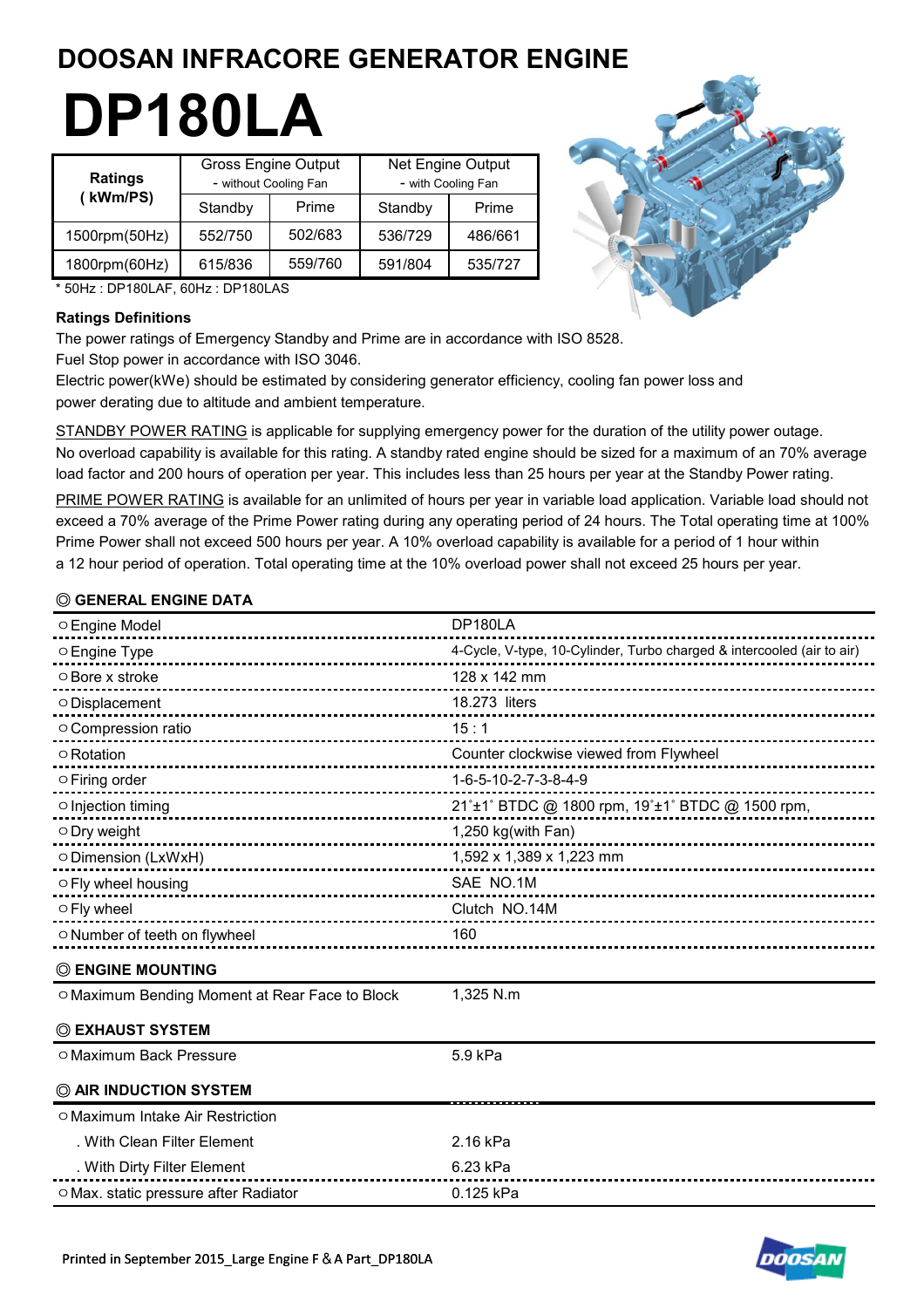# **◎ COOLING SYSTEM**

| Water circulation by centrifugal pump on engine. |                                                                          |
|--------------------------------------------------|--------------------------------------------------------------------------|
| ○ Cooling method                                 | Fresh water forced circulation                                           |
| ○ Coolant capacity                               | Engine Only: Approx. 21 lit, With Radiator(*Air On 43°C): Approx 91 lit. |
| $\circ$ Coolant flow rate                        | 660 liters / min @ 1800 rpm, 550 liters / min @ 1500 rpm                 |
| ○ Pressure Cap                                   | 49 kPa                                                                   |
| ○ Water Temperature                              |                                                                          |
| - Maximum for standby and Prime                  | $103^{\circ}$ C                                                          |
| - Before start of full load                      | 40.0 $\degree$                                                           |
| $\circ$ Water pump                               | Centrifugal type driven by belt                                          |
| ○ Thermostat Type and Range                      | Wax - pellet type, Opening temp. 71°C, Full open temp. 85°C              |
| ○ Cooling fan                                    | Blower type, plastic, 915 mm diameter, 7 blades                          |
| ○ Max. external coolant system restriction       | Not available                                                            |

 \* Two radiator options are provided, based on allowable maximum Air temperature On radiator inlet (Air On) : Air On 43°C / Air On 52°C - ATB(Ambient Temperature before Boiling) of generator set varies depending on the engine room ventilation design, even if the same radiator applied.

Adequate selection of radiator options by means of the cooling test is highly recommended, and generator set makers are responsible for the selection.

#### **◎ LUBRICATION SYSTEM**

| Force-feed lubrication by gear pump, lubricating oil cooling in cooling water circuit of engine. |                                                           |  |  |  |
|--------------------------------------------------------------------------------------------------|-----------------------------------------------------------|--|--|--|
| ○ Lub. Method                                                                                    | Fully forced pressure feed type                           |  |  |  |
| $\circ$ Oil pump                                                                                 | Gear type driven by crank-shaft gear                      |  |  |  |
| $\circ$ Oil filter                                                                               | Full flow, cartridge type                                 |  |  |  |
| $\circ$ Oil capacity                                                                             | Max. 34 liters, Min. 23 liters                            |  |  |  |
| O Lub oil pressure                                                                               | Idle Speed: Min 100 kPa                                   |  |  |  |
|                                                                                                  | Governed Speed: Min 250 kPa                               |  |  |  |
| O Maximum oil temperature                                                                        | $120^{\circ}$                                             |  |  |  |
| $\circ$ Angularity limit                                                                         | Front down 10 deg, Front up 10 deg, Side to side 22.5 deg |  |  |  |
| ○ Lubrication oil                                                                                | Refer to Operation Manual                                 |  |  |  |

#### **◎ FUEL SYSTEM**

| Bosch type in-line pump with integrated, electromagnetic actuator. |                                                   |  |  |
|--------------------------------------------------------------------|---------------------------------------------------|--|--|
| $\circ$ Injection pump                                             | Bosch in-line "P" type                            |  |  |
| ○ Governor                                                         | Electric type                                     |  |  |
| $\circ$ Speed drop                                                 | G2 Class (ISO 8528)                               |  |  |
| $\circ$ Feed pump                                                  | Mechanical type in injpump.                       |  |  |
| o Injection nozzle                                                 | Multi hole type                                   |  |  |
| Opening pressure                                                   | 28 MPa                                            |  |  |
| $\circ$ Fuel filter                                                | Full flow, cartridge type with water drain valve. |  |  |
| ○ Maximum fuel inlet restriction                                   | 30 kPa                                            |  |  |
| $\circ$ Maximum fuel return restriction                            | 60 kPa                                            |  |  |
| $\circ$ Fuel feed pump Capacity                                    | 630 liters / hr                                   |  |  |
| ○ Used fuel                                                        | Diesel fuel oil                                   |  |  |

#### **◎ ELECTRICAL SYSTEM**

| ○ Battery Charging Alternator | 27.5V x 45A alternator     |
|-------------------------------|----------------------------|
| ○ Voltage regulator           | Built-in type IC regulator |
| ○ Starting motor              | 24V x 7.0 kW               |
| ○ Battery Voltage             | 24V                        |
| ○ Battery Capacity            | 2 x 200 Ah (recommended)   |
| ○ Starting aid (Option)       | <b>Block heater</b>        |

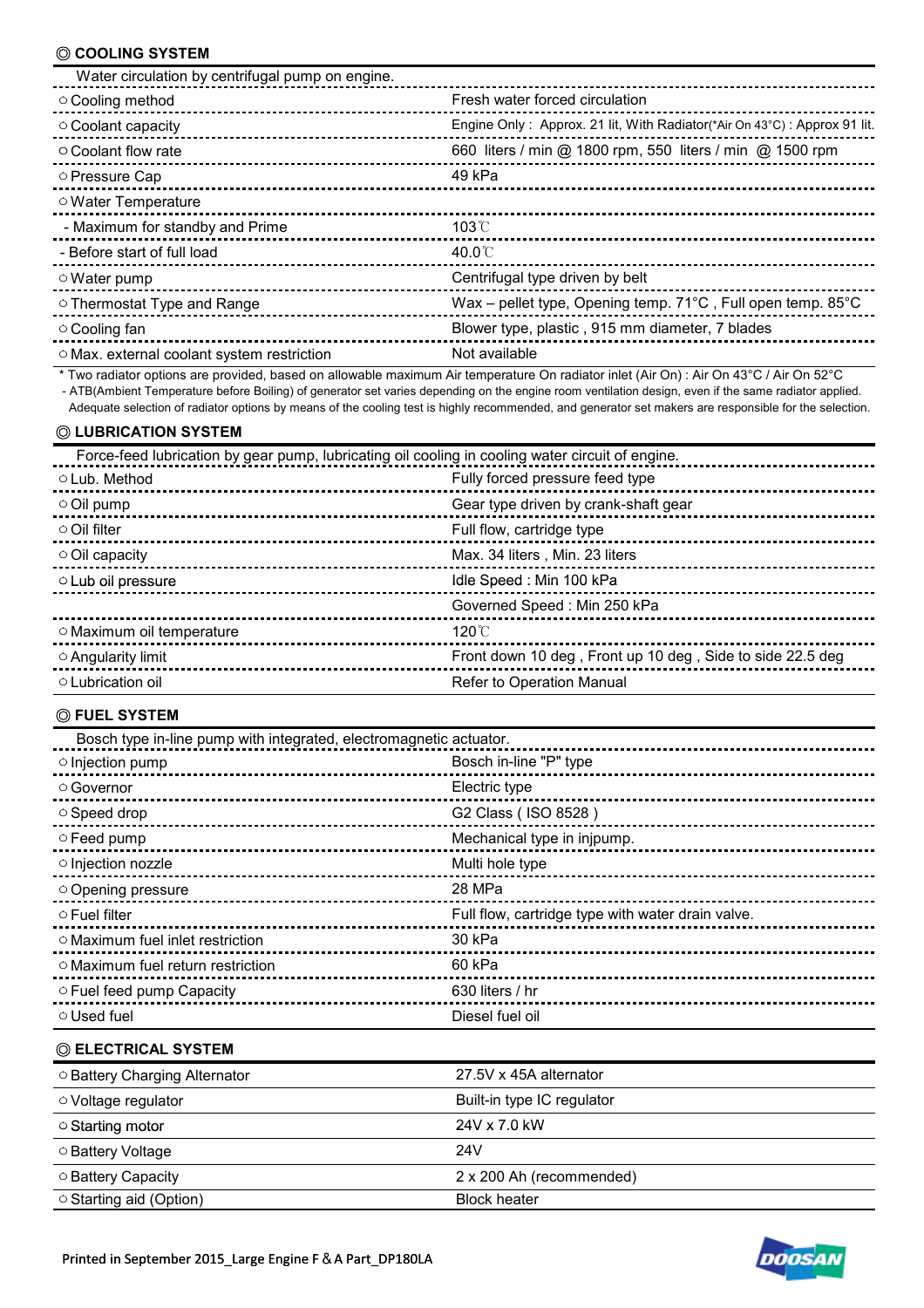#### **◎ VALVE SYSTEM**

| $\circ$ Type                 | Overhead valve type              |              |  |  |
|------------------------------|----------------------------------|--------------|--|--|
| $\circ$ Number of valve      | Intake 1, exhaust 1 per cylinder |              |  |  |
| $\circ$ Valve lashes at cold | Intake 0.25 mm, Exhaust 0.35 mm  |              |  |  |
| $\circ$ Valve timing         |                                  |              |  |  |
|                              | Opening                          | Close        |  |  |
| -. Intake valve              | 24 deg. BTDC                     | 36 deg. ABDC |  |  |
| -. Exhaust valve             | 63 deg. BBDC                     | 27 deg. ATDC |  |  |

| © PERFORMANCE DATA                                        |           | Prime Power |        |       | <b>Standby Power</b> |  |
|-----------------------------------------------------------|-----------|-------------|--------|-------|----------------------|--|
| ○ Governed Engine speed                                   | rpm       | 1500        | 1800   | 1500  | 1800                 |  |
| ○ Engine Idle Speed                                       | rpm       | 800         | 800    | 800   | 800                  |  |
| Over speed limit                                          | rpm       | 1650        | 1980   | 1650  | 1980                 |  |
| ○ Gross Engine Power Output                               | kW        | 502         | 559    | 552   | 615                  |  |
|                                                           | <b>PS</b> | 682         | 760    | 750   | 836                  |  |
| O Break Mean effective pressure                           | MPa       | 2.20        | 2.04   | 2.42  | 2.24                 |  |
| O Mean Piston Speed                                       | m/s       | 7.1         | 8.5    | 7.1   | 8.5                  |  |
| ○ Friction Power                                          | kW        | 40          | 55     | 40    | 55                   |  |
|                                                           | <b>PS</b> | 54.4        | 74.8   | 54.4  | 74.8                 |  |
| ○ Specific fuel consumption                               |           |             |        |       |                      |  |
| 25% load                                                  | liters/hr | 35.4        | 38.6   | 38.3  | 42.0                 |  |
| 50% load                                                  | liters/hr | 64.8        | 72.6   | 70.7  | 79.4                 |  |
| 75% load                                                  | liters/hr | 94.2        | 106.6  | 103.0 | 116.7                |  |
| 100% load                                                 | liters/hr | 123.6       | 140.5  | 135.4 | 154.1                |  |
| ○ Fan Power                                               | kW        | 16          | 24     | 16    | 24                   |  |
| Sound Pressure at 1m from the each side of Cylinder Block |           |             |        |       |                      |  |
| (without Fan)                                             | dB(A)     | 98.65       | 101.03 | 98.65 | 101.03               |  |

The all data and the specific fuel consumption are based on ISO 3046/1, Standard reference conditions are in accordance

with 298 K(25˚ Celsius) air temperature, 100kPa(1000mbar) air pressure, 60% relative humidity, 110m(361ft) altitude.

#### **◎ Engine Data with Dry Type Exhaust Manifold**

| $\circ$ Intake Air Flow          | m3/min     | 30.9 | 40.1 | 33.2 | 43.0 |
|----------------------------------|------------|------|------|------|------|
| ○ Exhaust gas temp. after turbo. | °C         | 540  | 501  | 562  | 523  |
| ○ Exhaust Gas Flow               | m3/min     | 96   | 118  | 106  | 130  |
| ○ Heat Rejection to Exhaust      | kW         | 464  | 527  | 508  | 578  |
| ○ Heat Rejection to Coolant      | kW         | 222  | 252  | 243  | 276  |
| ○ Heat Rejetion to Intercooler   | kW         | 113  | 128  | 124  | 141  |
| ○ Radiated Heat to Ambient       | kW         | 47   | 53   | 52   | 59   |
| ○ Cooling water circulation      | liters/min | 590  | 660  | 590  | 660  |
| $\circ$ Cooling fan air flow     | m3/min     | 700  | 850  | 700  | 850  |